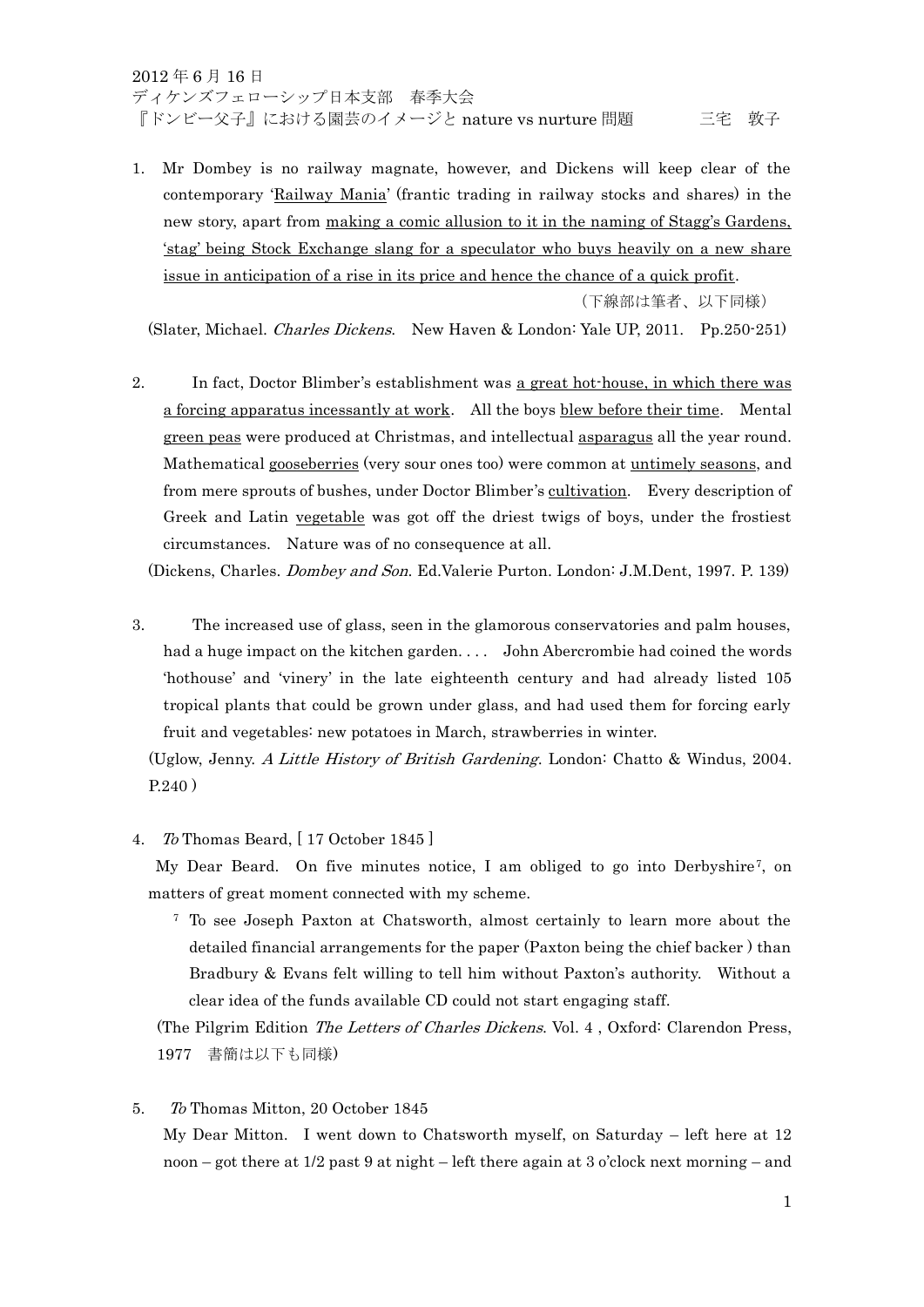reached home at half past one yesterday afternoon. H. [George Hudson] is with us in influence though not as a proprietor. Paxton has command of every railway and railway influence in England and abroad except the Great Western; and he is in it, heart and purse.

6. To Thomas Beard, 4 November 1845 My Dear Beard. There was a failure of a Great Broker in the City last night, which so affects two of my principal people<sup>5</sup> that the Paper *cannot be*, on any proper footing.

<sup>5</sup> Clearly, Paxton and the "Birmingham man" (see To Mitton, 20 Oct and  $fn$ ).

7. To Miss Burdett Coutts, 22 April 1846

. . . , I have conceived the idea of going to Switzerland for a year. Firstly, because I am most desirous to separate myself in a marked way from the Daily News (with which I have long since ceased to have any connexion, and in connecting myself with which at all, I have no doubt I made a mistake). Secondly, because I have a long book to write, which I could write better in retirement.

## 8. To Miss Burdett Coutts, 5 October 1846

 The locality you suggest is a central and good one. But you would require to have a place attached, for exercise. Have you thought of that? The cultivation of little gardens, if they be no bigger than graves, is a great resource and a great reward. It has always been found to be productive of good effects wherever it has been tried; and I earnestly hope you will be able to make it a part of your training.

## 9. To Miss Burdett Coutts, 23 May 1847

 It [The house] is on the Acton Road. Less than two miles, I should say, from Hyde Park in Oxford Street. I have not the particulars here, but it may be got, I think for sixty or sixty five pounds a year, on lease for 7, 14, or 21 years. It is retired, but cheerful. There is a garden, and a little Lawn. The taxes are very low.

## 10. To Miss Burdett Coutts, 27 June 1847

 May I impress upon you, that it would be an immense thing for the Institution, to begin before it is Winter weather, and while the garden is green and sunny.

## 11. To Miss Burdett Coutts, 3 November 1847

 In their living room I have put up two little inscriptions selected from the sermons of Jeremy Taylor and Barrow3 – both very simple and beautiful in themselves, and remarkably appropriate (as I hope you will think) to the purpose. Also a little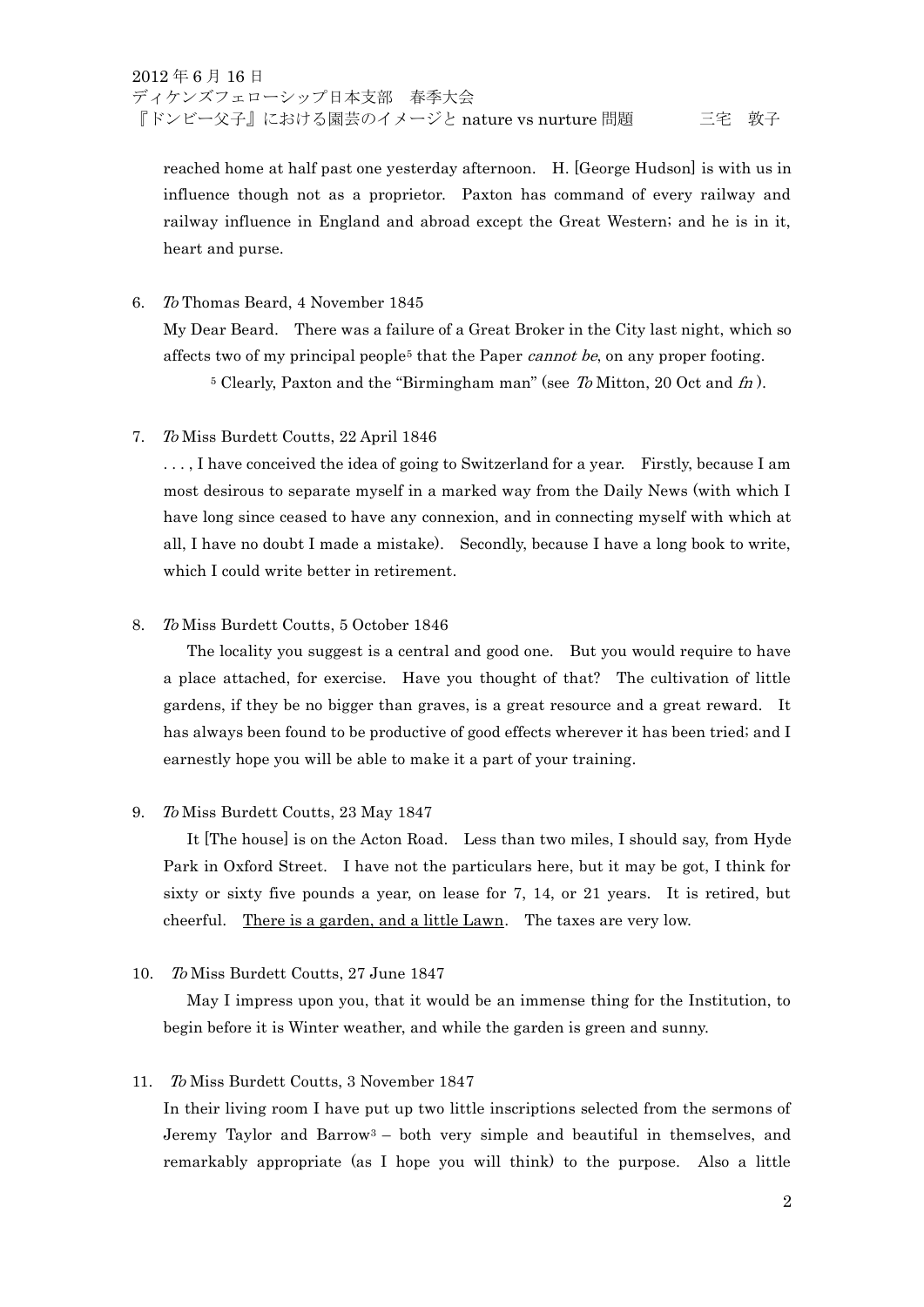inscription of my own, referring to the advantages of order, punctuality, and good temper; and another setting forth the Saviour's exposition of our duty towards God, and our duty towards our neighbour. In each bedroom is another Inscription, admonishing them against every lying down to rest, without being affectionate and reconciled among themselves.

- <sup>3</sup> Isaac Barrow; and Jeremy Taylor, 17<sup>th</sup> century divines; Beauties of Jeremy Taylor was in the Gad's Hill library at CD's death.
- 12. The apartments which Mr Dombey reserved for his own inhabiting, were attainable from the hall, and consisted of a sitting-room; a library, which was in fact a dressing-room, so that the smell of hot-pressed paper, vellum, morocco, and Russia leather, contended in it with the smell of divers pairs of boots and a kind of conservatory or little glass breakfast-room beyond, commanding a prospect of the trees before-mentioned, and generally speaking, of a few prowling cats. These three rooms opened upon one another. . . . , as well as in the afternoon when he came home to dinner, a bell was rung for Richards to repair to this glass chamber, and there walk to and fro with her young charge. (Dombey and Son, 24)
- 13. It was as blank a house inside as outside. When the funeral was over, Mr Dombey ordered the furniture to be covered  $up$  – perhaps to preserve it for the son with whom his plans were all associated – and the rooms to be ungarnished, saving such as he retained for himself on the ground floor. (*Dombey and Son*, 23-24)
- 14. And there, with an aching void in his young heart, and all outside as cold, and bare, and strange, Paul sat as if he had taken life unfurnished, and the upholsterer were never coming. (Dombey and Son, 147)
- 15. Ugh! They were black, cold rooms; and seemed to be in mourning, like the inmates of the house. The books, precisely matched as to size, and drawn up in line, like soldiers, looked in their cold, hard, slippery uniforms, as if they had but one idea among them, and that was a freezer. (Dombey and Son, 53)
- 16. The grass began to grow upon the roof, and in the crevices of the basement paving. A scaly crumbling vegetation sprouted round the window-sills. Fragments of mortar lost their hold upon the insides of the unused chimneys, and came dropping down. The two trees with the smoky trunks were blighted high up, and the withered branches domineered above the leaves. Through the whole building white had turned yellow, yellow nearly black; and since the time when the poor lady died, it had slowly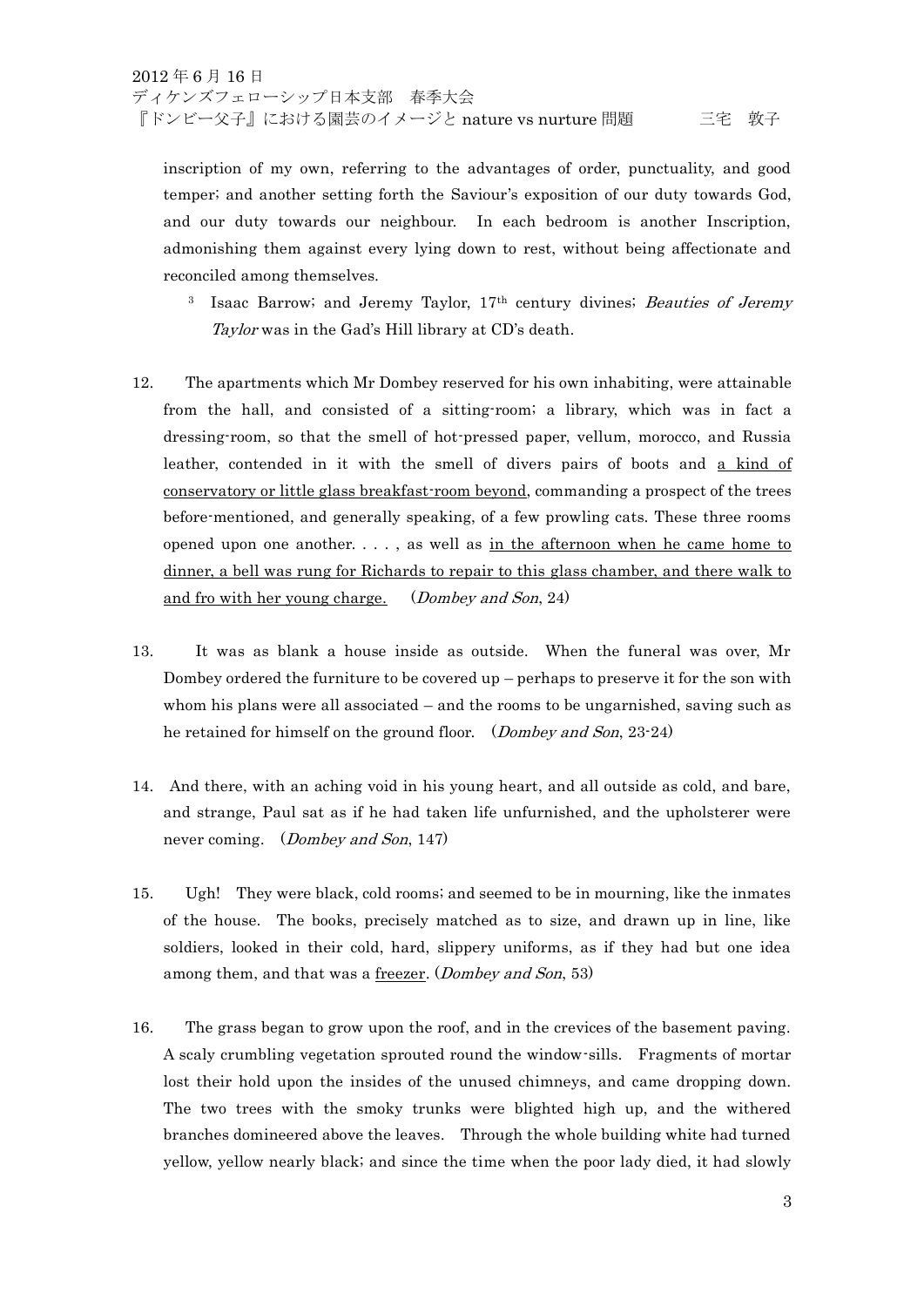become a dark gap in the long monotonous street.

But Florence bloomed there, like the king's fair daughter in the story....

So Florence lived in her wilderness of a home, .... She could render him [Mr Dombey] such little tokens of her duty and service, as putting everything in order for him with her own hands, binding little nosegays for his table, changing them as one by one they withered, . . . . (Dombey and Son, 309-310)

17. The first is situated in the green and wooded country near Norwood. It is not a mansion; it is of no pretentions as to size; but it is beautifully arranged, and tastefully kept. The lawn, the soft, smooth slope, the flower-garden, the clumps of trees where graceful forms of ash and willow are not wanting, the conservatory, the rustic verandah with sweet-smelling creeping plants entwined about the pillars, the simple exterior of the house, the well-ordered offices, though all upon the diminutive scale proper to a mere cottage,  $\dots$  (Dombey and Son, 454-455)

 The second home is on the other side of London, near to where the busy great north road of bygone days is silent and almost deserted, except by wayfarers who toil along on foot. It is a poor, small house, barely and sparely furnished, but very clean; and there is even an attempt to decorate it, shown in the homely flowers trained about the porch and in the narrow garden. . . . (Dombey and Son, 456)

- 18.The greater part of the furniture was of the powdered-head and pig-tail period: comprising a plate-warmer, always languishing and sprawling its four attenuated bow legs in somebody's way; and an obsolete harpsichord, illuminated round the maker's name with <u>a painted garland of sweet peas</u>. (*Dombey and Son*, 85)
- 19. Miss Tox, however, was not of an age or of a disposition long to abandon herself to unavailing regrets.  $\ldots$  is only one slip of geranium fell a victim to imperfect nursing. before she was gardening at her green baskets again, regularly every morning; . . . . (Dombey and Son, 513)
- 20. "Dear me, dear me! To think," said Miss Tox, bursting out afresh that night, as if her heart were broken, "that Dombey and Son should be a Daughter after all!" (16 章の最 後につけられた註、Dombey and Son, 860)
- 21. 'And so, Dombey and Son, as I observed upon a certain sad occasion,' said Miss Tox, winding up a host of recollections, 'is indeed a daughter, Polly, after all.' (*Dombey and* Son, 811)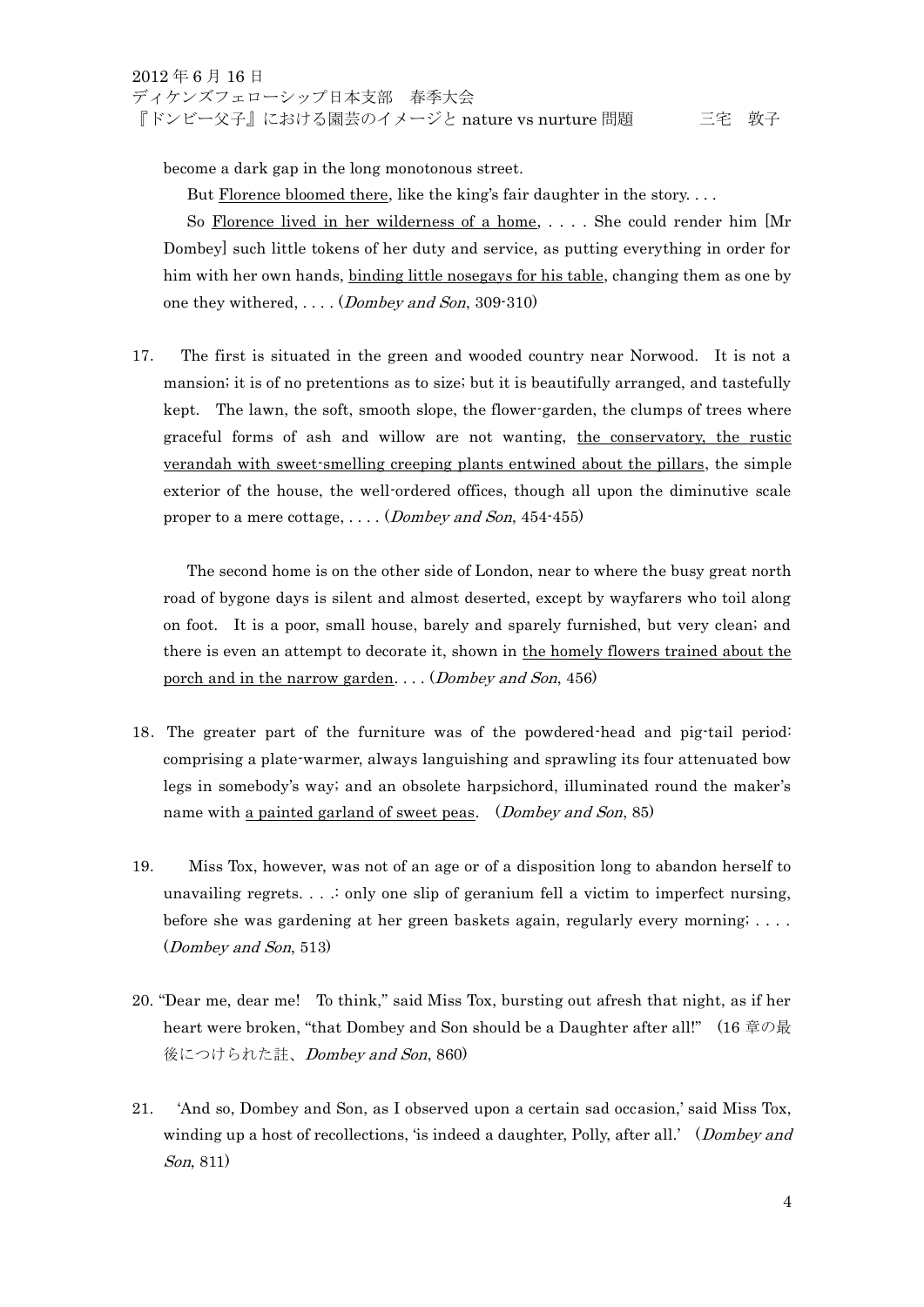22. . . . by Mr Dombey, who intimated his opinion that Nature was, no doubt, a very respectable institution.

 'What I want,' drawled Mrs Skewton, pinching her shrivelled throat, 'is heart.' . . . 'What I want, is frankness, confidence, less conventionality, and freer play of soul. We are so dreadfully artificial.' (Dombey and Son, 281)

23. 'A child!' said Edith, looking at her, 'when was I a child? What childhood did you ever leave to me? I was a woman – artful, designing, mercenary, laying snares for men – before I knew myself, or you, or even understand the base and wretched aim of every new display I learnt. You gave birth to a woman. . . .

 'Look at me,' she said, 'who have never known what it is to have an honest heart, and love. Look at me, taught to scheme and plot when children play;  $\dots$  (*Dombey* and Son, 381)

24. Was Mr Dombey's master-vice, that ruled him so inexorably, an unnatural characteristic? It might be worth while, sometimes, to inquire what Nature is, and how men work to change her, and whether, in the enforced distortions so produced, it is not natural to be unnatural. . . .

 Alas! are there so few things in the world, about us, most unnatural, and yet most natural in being so? ... (*Dombey and Son*, 622)

<Wardian Case>